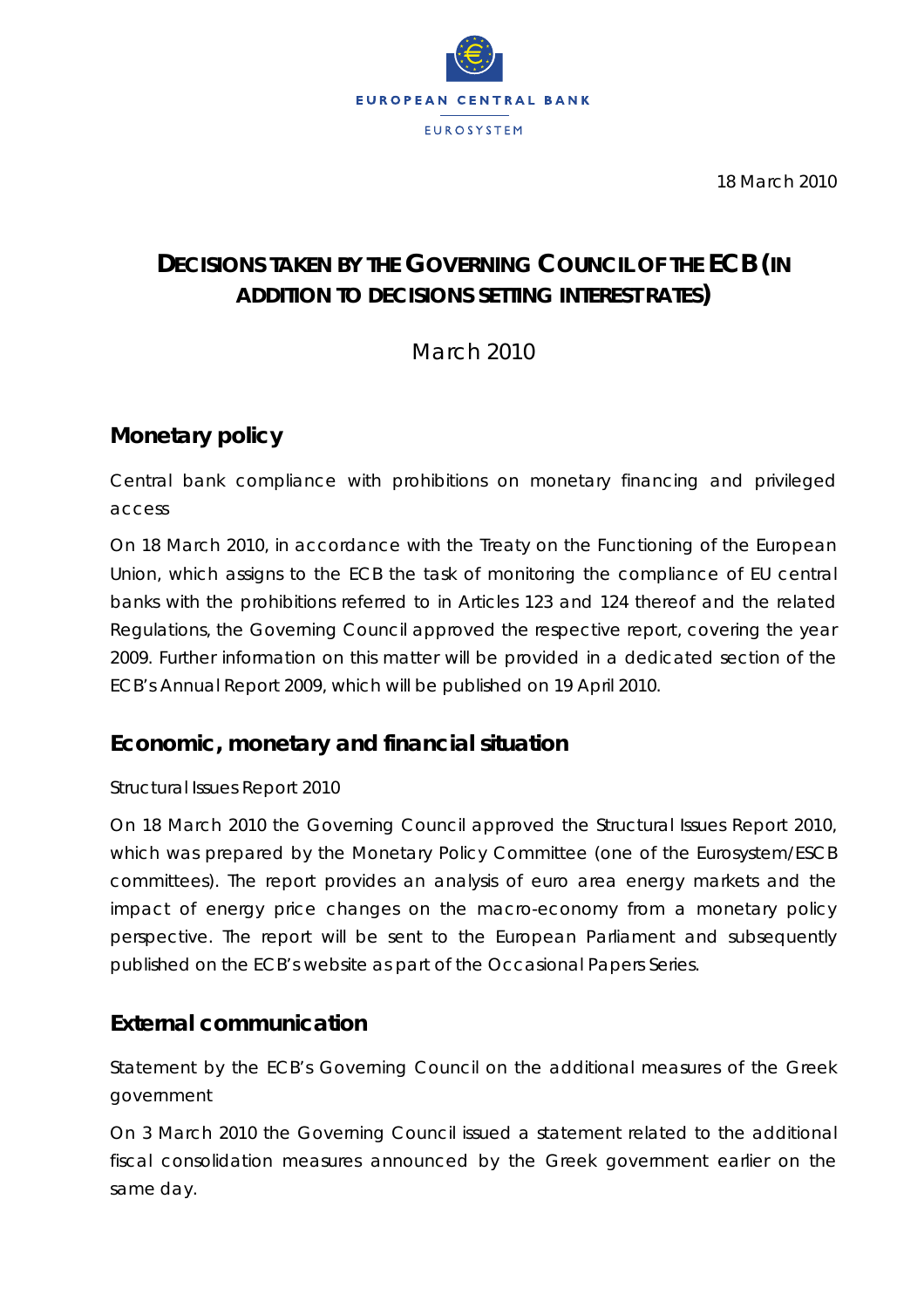#### *ECB's Annual Report 2009*

On 18 March 2010 the Governing Council approved the ECB Annual Report 2009 which will be presented to the European Parliament and made available on the ECB's website in 21 official languages of the EU on 19 April 2010.

## **Operational issues**

#### *Refinancing operations of the Eurosystem with settlement up to the third quarter of 2010*

On 4 March 2010 the Governing Council took several decisions related to the continued phasing-out of the ECB's non-standard operational measures. More specific information, in particular on the tender procedures in the Eurosystem's refinancing operations up to 12 October 2010, was provided in a press release published on the same day.

#### *Securities lending in the covered bonds purchase programme (CBPP)*

On 4 March 2010 the Governing Council decided that the Eurosystem would be making available, for lending, its portfolio of covered bonds bought under the CBPP. This activity, starting as of 5 March 2010 and announced via the monthly report on the CBPP, is implemented by the Eurosystem central banks on a voluntary basis through security-lending facilities offered by central securities depositories, or through matched repo transactions with eligible counterparties.

### *ECB Guideline amending Guideline ECB/2000/7 on monetary policy instruments and procedures of the Eurosystem*

On 4 March 2010 the Governing Council adopted a Guideline amending Guideline ECB/2000/7 on monetary policy instruments and procedures of the Eurosystem (ECB/2010/1). The Guideline, which applies with effect as from 1 March 2010, caters for changes in the rating requirements for the eligibility of asset-backed securities (ABSs) in Eurosystem credit operations, in line with the Governing Council's decision to apply the second-best rating rule for ABSs and to request at least two ratings for newly issued ABSs as of 1 March 2010 and for all ABSs as of March 2011. The Guideline was published in the *Official Journal of the European Union* on 12 March 2010 and is available on the ECB's website.

### **Payment systems and market infrastructure**

#### *Governance of the Single Euro Payments Area (SEPA)*

On 15 March 2010 the Governing Council approved the launch of the SEPA Council as a joint initiative with the European Commission, involving SEPA end-users. Both institutions will co-chair this stakeholder forum, which aims to promote the realisation of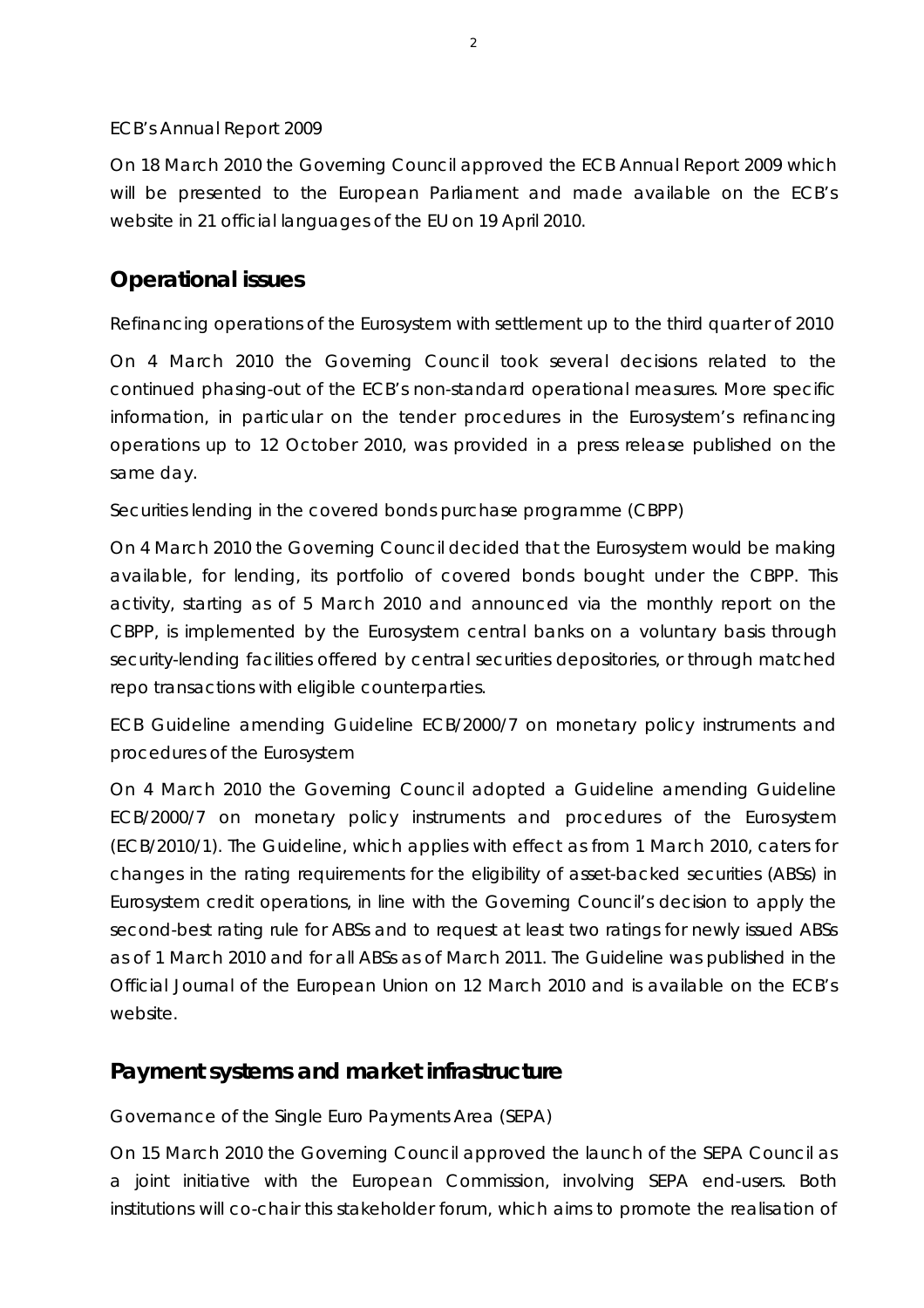an integrated euro retail payments market by ensuring proper involvement of all parties and by fostering consensus on the next steps towards the realisation of SEPA. The first meeting of the SEPA Council is planned to take place by mid-2010.

# **Advice on legislation**

### *ECB Opinion on preparations for the introduction of the euro in Estonia*

On 23 February 2010 the Governing Council adopted this Opinion at the request of Estonia's Ministry of Finance (CON/2010/16).

*ECB Opinion on the establishment of the Hellenic Statistical System and an independent statistical authority* 

On 23 February 2010 the Governing Council adopted this Opinion at the request of the Greek Ministry of Finance (CON/2010/17).

*ECB Opinion on amendments to the Law on and Statute of Eesti Pank* 

On 5 March 2010 the Governing Council adopted this Opinion at the request of Eesti Pank (CON/2010/20).

*ECB Opinion on amendments to the Greek legal framework on the enhancement of liquidity of the economy in response to the impact of the international financial crisis* 

On 8 March 2010 the Governing Council adopted this Opinion at the request of the Greek Ministry of Finance (CON/2010/21).

*ECB Opinion on Austria's contribution to the Poverty Reduction and Growth Trust Fund of the IMF* 

On 12 March 2010 the Governing Council adopted this Opinion at the request of the Austrian Ministry of Finance (CON/2010/22).

### *ECB Opinion on the powers of the European supervisory authorities*

On 18 March 2010 the Governing Council adopted this Opinion at the request of the Council (CON/2010/23). The Opinion will be published shortly in the *Official Journal of the EU* and on the ECB's website.

# **Corporate governance**

### *ECB's annual accounts 2009*

On 4 March 2010 the Governing Council approved the audited annual accounts of the ECB for the financial year 2009. A related press release was published on the same day. The annual accounts, together with a management report for the year 2009, will be published in the ECB's Annual Report 2009 on 19 April 2010.